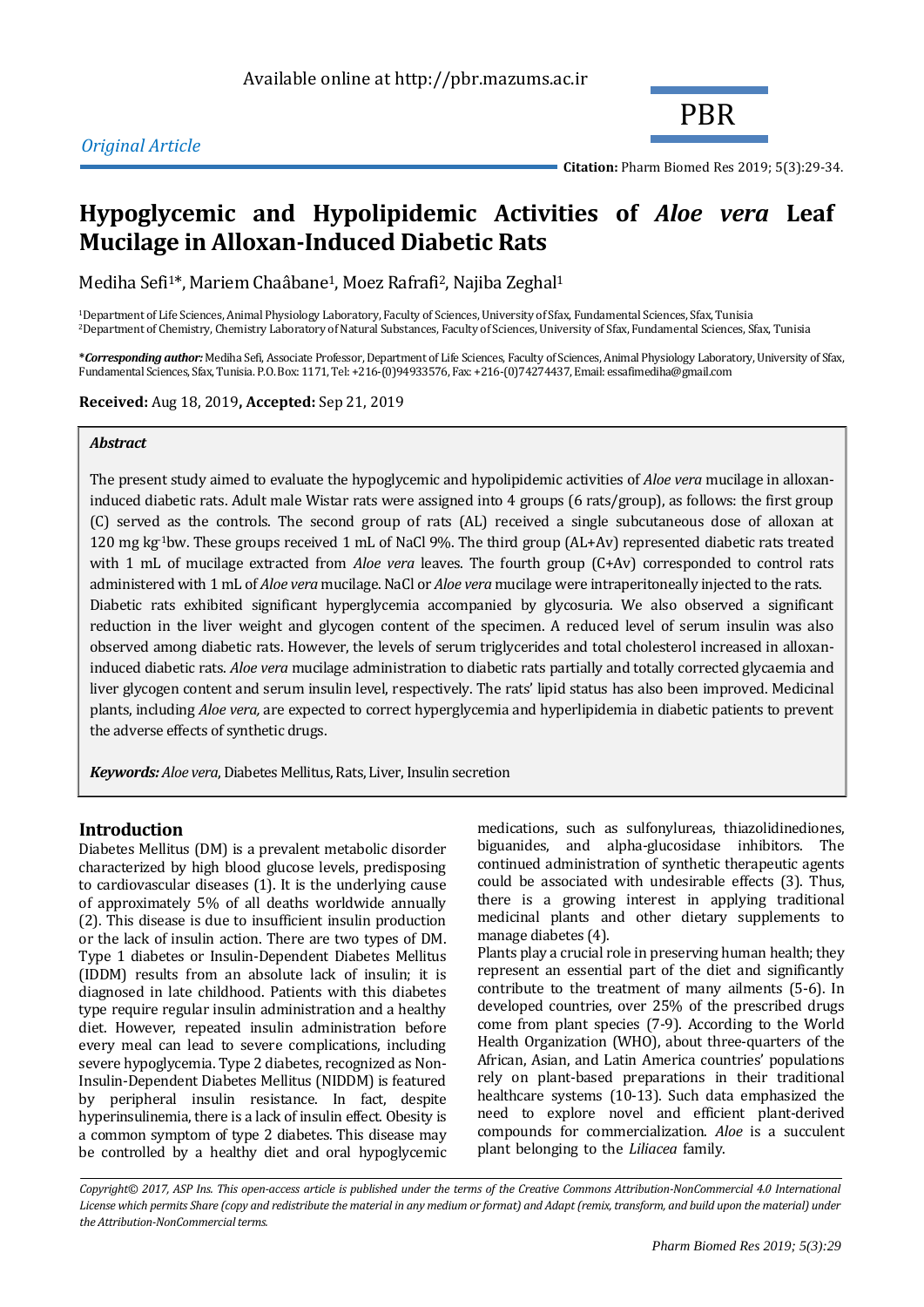It comprises more than 200 species around the world (14). *Aloe vera*, also known as *Aloe barbadensis*, is the most widely used species of the genus Aloe. It has antioxidant, anti-inflammatory, anti-tumor, and laxative properties. Moreover, it has been used for centuries in pharmaceutical and cosmetic products (15, 16). *Aloe vera* leaves contain numerous bioactive compounds, including anthraquinones, carbohydrates, enzymes, non-essential, and essential amino acids, minerals, and vitamins (17). The present work aimed to investigate the hypoglycemic and hypolipidemic activities of *Aloe vera* mucilage in alloxan-induced diabetic rats for the first time.

### **Materials and methods**

# *Plant material and mucilage preparation*

*Aloe vera* fresh leaves were collected in September from Kairouan City, Tunisia. The plant was botanically identified, according to the flora of Tunisia, by Mrs. Wided Chaibi, Professor of Vegetal Biology at the Faculty of Sciences of Tunis. The mucilage extracted from *Aloe vera*  fresh leaves was scraped, grounded, then, filtered on Büchner.

#### *Animals*

The experimental protocol was performed by the general guidelines concerning the use and care of laboratory animals (18). Animals' handling was approved by the Committee for Ethics of Sfax Sciences Faculty (ethics approval number: 1204)**.**

Adult male rats of Wistar strain (15 weeks old, weighing 200–250 g) were obtained from the Central Pharmacy (SIPHAT, Tunis, Tunisia). They were housed under standard laboratory conditions (ambient temperature: 21 ± 1 °C, relative humidity: 40%, photoperiod cycle: 12:12 h light-dark). Furthermore, they were kept acclimating for 1 week before the experiments' onset. Animals had unrestricted access to food (SNA, Sfax, Tunisia) and water.

#### *Induction of experimental diabetes*

DM was experimentally induced in overnight fasting rats (for 12 h) by injecting a single subcutaneous dose (120 mg kg-1bw) of alloxan monohydrate dissolved in distilled water. The development of diabetes was firstly recognized by observing polyuria and polydipsia. After 48 h of alloxan injection, blood glucose levels were measured using a glucometer (Esprit 2, BAYER, France). Only rats having fasting blood glucose levels >200 mg/dL were considered as diabetic and selected for the experiment. However, rats with fasting blood glucose levels <200 mg/dL were excluded from the study.

#### *Experimental design*

The study rats were assigned into 4 groups of 6 animals each. The first group (C) served as the negative control, where rats Intraperitoneally (IP) received daily 1mL of saline solution. The second group  $(C + Av)$  received daily 1 mL (IP) of *Aloe vera* mucilage and served as the positive controls. The third group (AL) constituted alloxaninduced diabetic rats. The fourth group (AL + Av)

included diabetic rats, which were daily administered with 1 mL (IP) of *Aloe vera* mucilage.

During the experimental period (three weeks), all rats survived. Then, they were sacrificed by decapitation to avoid animal stress. Blood samples were collected; then, centrifuged at 2200×g for 15 min. The obtained serum samples were maintained at -20 °C until use for the biochemical assays. Some portions of rats' hepatic tissues of all groups were collected to determine their glycogen contents.

### *Biochemical assays*

*Estimation of liver glycogen content:* Liver glycogen content was spectrophotometrically measured at 620 nm using O-toluidine reagent (19).

*Determination of glucose level:* Serum glucose levels were determined by enzymatic methods, using commercially available reagent Kits (Biomaghreb, Tunisia, Ref. 20121).

*Determination of serum insulin concentration:* The measurement of serum insulin concentration was performed using rat insulin Enzyme-Linked Immunosorbent Assay (ELISA) kit (Ref. RIT-461 No. AKRIN-010T, Shibayagi, Co., Ltd, Japan.).

*Serum total cholesterol and triglycerides levels:* Serum total cholesterol and triglycerides levels were assayed applying commercially available reagent kits (Biomaghreb, Tunisia, Ref. 20111; 20131, respectively).

*Glucose Tolerance Test (GTT):* GTT was performed in the control and treated rats 24 h prior to the sacrifice day. Blood samples were collected from the tail vein of overnight fasted rats (the control and treated groups) to obtain baseline blood glucose levels. Thereafter, glucose was injected IP at a dose of 2 g kg-1bw to the control and treated rats. Blood was obtained from the rats' tail vein at 30, 60, and 120 min after glucose loading. Furthermore, blood glucose levels were estimated using a glucometer (Esprit 2, BAYER, France).

### *Statistical analysis*

The obtained data were expressed as mean±SD. They were subjected to a one-way Analysis of Variance (ANOVA), followed by Fisher's protected least significant difference test, as a posthoc test for between-group comparisons, using StatView. Differences were considered as statistically significant at *P*<0.05.

### **Results**

#### *Blood glucose levels and daily water consumption*

Regarding table 1, alloxan administration to adult rats at 120 mg kg-1bw increased the blood glucose level by 151% in two days, compared to the control rats. This parameter remained high throughout the first and second weeks of treatment, reaching a rate of 345 mg/dL; It corresponded to an increase of 46%, compared to the value obtained after 48h. The treatment of diabetic rats by *Aloe vera*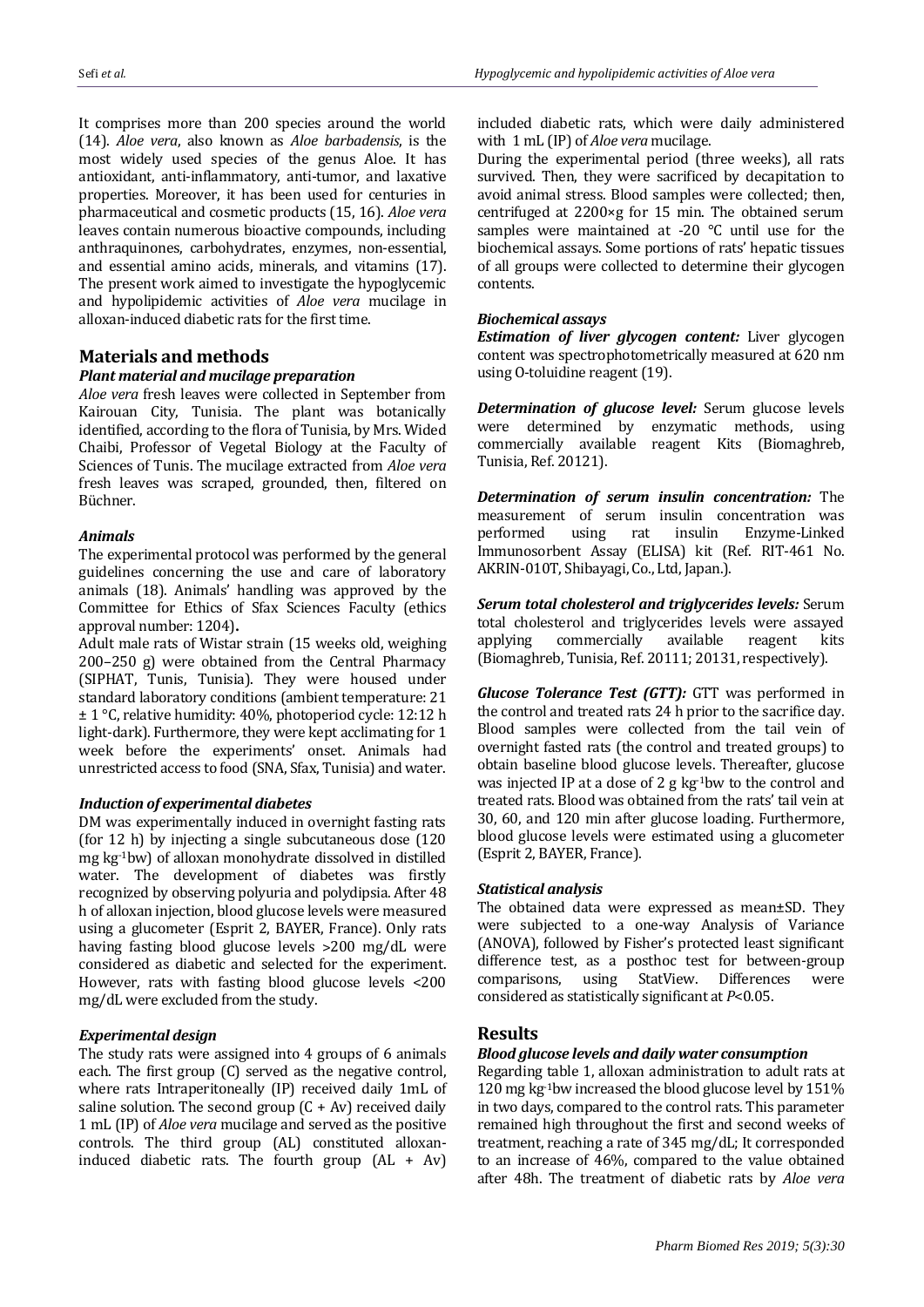mucilage reduced blood glucose levels by 27% and 61% after 7 and 14 days of treatment, respectively. The administration of the *Aloe vera* mucilage for 21 days to the control rats slightly changed (+11%) the serum glucose level (*P*<0.05).

Our results revealed a significant increase (+82%) in the daily water consumption of alloxan- diabetic rats, after one week of treatment, compared to the controls. This effect was accompanied by a polyuria estimated to 64 mL/diabetic rats, as reported by our previous study (19). Over the last two weeks of the experimental period, the daily water consumption of diabetic rats was more pronounced. We also noted a significant decline in drinking water consumption, which was more pronounced after 14 and 21 days of treatment with the *Aloe vera* mucilage, compared to the diabetic rats (Table 2).

#### *Hepatic glycogen content*

The achieved results revealed that alloxan treatment provoked a significant decrease in the liver weight (-26%) and glycogen content (-89%), compared to the controls.

Administrating *Aloe vera* mucilage increased the liver weight (+11%) and its glycogen content (+104%), compared to those of the diabetic animals, exceedingly even the control values. Compared to the negative control group, positive control group treated with *Aloe vera*  mucilage demonstrated no change in the liver weight and its glycogen content(Table 3).

#### *Serum insulin level*

In alloxan-diabetic rats, serum insulin levels were significantly reduced by 41%,compared to the controls. This parameter indicated a significant increase (+40%w)

when *Aloe vera* mucilage was administered to the diabetic rats. The serum insulin level of positive control group treated with the *Aloe vera* mucilage was not statistically different from that of the negative control group (Figure 1).

#### *Lipid profile*

Regarding Table 3**,** after 21 days of treatment, alloxan administration increased the serum levels of triglycerides and total cholesterol by 76% and 22%, respectively,

**Table 1.** Blood glucose level (mg/dL) at 2, 7, 14, and 21 days after the daily administration of crude *Aloe vera* mucilage in the normal and alloxan-diabetic rats

| Groups          | Blood glucose (mg/dL)                        |                                    |                                                       |                                                     |  |  |
|-----------------|----------------------------------------------|------------------------------------|-------------------------------------------------------|-----------------------------------------------------|--|--|
|                 | 2 <sup>nd</sup> day (initial)<br>(mean ± SD) | 7 <sup>th</sup> day<br>(mean ± SD) | 14 <sup>th</sup> day<br>$(\text{mean} \pm \text{SD})$ | $21st$ day (final)<br>$(\text{mean} \pm \text{SD})$ |  |  |
| <b>Controls</b> | $93.6 \pm 15.8$                              | $76.3 \pm 2.5$                     | $91 \pm 8$                                            | $113.4 \pm 7.31$                                    |  |  |
| $C + Av$        | $87.6 \pm 4.5$                               | $80.3 \pm 2.5$                     | $92.3 \pm 12.5$                                       | $125.5 \pm 10^*$                                    |  |  |
| AL              | $235.6 \pm 16.1***$                          | $256 \pm 46***$                    | $305 \pm 22***$                                       | $345.0 \pm 26***$                                   |  |  |
| $AL + Av$       | $255.6 \pm 22***$                            | $186 \pm 5***$                     | $118.3 \pm 7.5$ ###*                                  | $117.4 \pm 11$ ###*                                 |  |  |

Each value represents score of the mean ± SD score of 6 serum samples per group.

Treated groups (AL); (AL + Av); (C + Av) vs control group (C): \**P*<0.05; \*\*\**P*<0.001.

(AL + Av) group vs. (AL) group: ###*P*<0.001.

**Table 2.** Drinking water intake (mL/day/rat) at 7, 14, and 21 days after the daily administration of crude *Aloe vera* mucilage in the normal and alloxan-diabetic rats

| Groups                | 7 <sup>th</sup> day  | 14 <sup>th</sup> day   | 21 <sub>stdav</sub>   |
|-----------------------|----------------------|------------------------|-----------------------|
| Drinking water intake |                      |                        |                       |
| (ml/day/rat)          |                      |                        |                       |
| Controls              | $22.33 \pm 2.70$     | $20.21 \pm 2.29$       | $19.66 \pm 0.70$      |
| $C + Av$              | $27.63 \pm 7.93$     | $21.69 \pm 8.60$       | $23.08 \pm 1.06$      |
| AL                    | $40.76 \pm 8.08***$  | $61.12 \pm 5.69***$    | $67.33 \pm 3.29***$   |
| $AL + Av$             | $32.54 \pm 9.67$ #** | $45.07 \pm 3.68$ ## ** | $49.41 \pm 2.94$ ##** |

Each value represents the mean±SD score of 6 serum samples per group.

Treated groups (AL); (AL + Av); (C + Av) vs. control group (C): \*\**P*<0.01; \*\*\**P*<0.001.

(AL + Av) group vs. (AL) group: #*P*<0.05; ##*P*<0.01.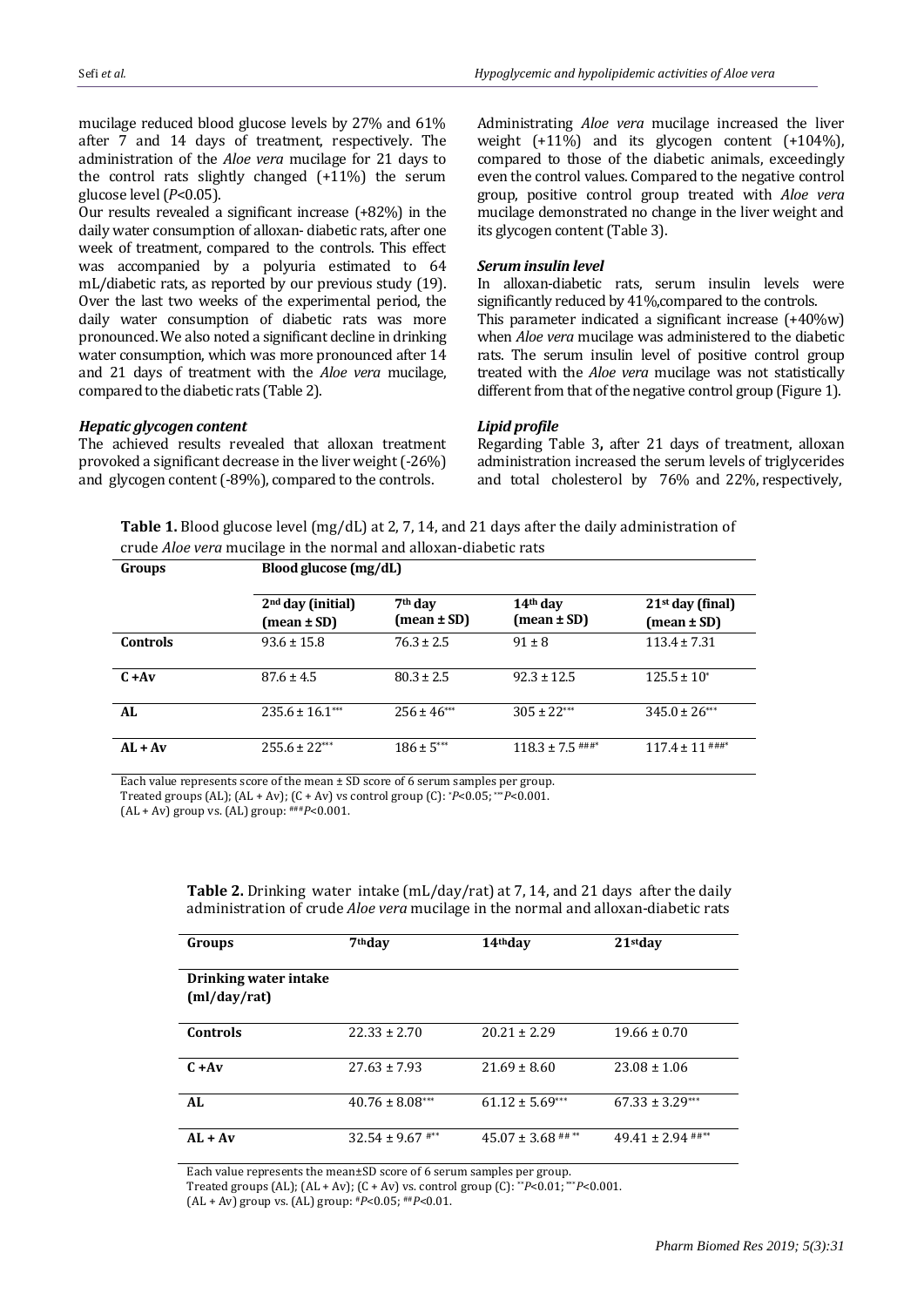| Groups                    | <b>Controls</b>   | $C + Av$                        | AL                   | $AL + Av$              |
|---------------------------|-------------------|---------------------------------|----------------------|------------------------|
| Liver weight (g)          | $12.52 \pm 1.05$  | $12.08 \pm 1.02$                | $9.20 \pm 2.16***$   | $10.30 \pm 2.10$ ##*   |
| Hepatic glycogen $(mg/g)$ | $29.63 \pm 4.54$  | $29.08 \pm 2.60$                | $3.17 + 0.92***$     | $36.24 \pm 3.18$ ###   |
| Blood glucose (mg/dL)     | $113.50 \pm 7.03$ | $125.90 \pm 10.07$ <sup>*</sup> | $345.00 \pm 26.6***$ | $117.4 \pm 12.00$ ###* |
| Triglycerides (mg/dL)     | $100.42 + 6.77$   | $108.97 \pm 6.09^*$             | $176.98 + 14.34***$  | $113.78 \pm 20.38$ ### |
| Cholesterol (mg/dL)       | $54.97 \pm 3.11$  | $52.34 + 3.42$                  | $67.46 \pm 3.80***$  | $50.76 \pm 4.11$ ###   |

**Table 3.** Liver weight (g), hepatic glycogen levels (mg/g), blood glucose level (mg/dL), serum triglycerides and total cholesterol levels (mg/dL) after the daily administration of crude *Aloe vera* mucilage in the normal and alloxan-induced diabetic rats

Each value represents the mean±SD score of 6 serum samples per group.

Treated groups (AL); (AL + Av); (C + Av) vs. control group (C): \**P*<0.05; \*\*\**P*<0.001.

(AL + Av) group vs. (AL) group:##*P*<0.01; ###*P*<0.001.

compared to the control rats. Administrating *Aloe vera*  mucilage countered the rise of these parameters, compared to the diabetic rats. Compared to the negative control group, treating positive control group with the *Aloe vera* mucilage alone had no effect on the serum level of total cholesterol; while it caused a slight change (11%) in that of triglycerides (*P*<0.05).

#### *Glucose tolerance test*

Figure 2 showed the effects of *Aloe vera* mucilage on Glucose Tolerance Test (GTT). After 1 h of glucose (2 g kg-1bw) administration, blood glucose levels reached a peak in the diabetic rats. Although glucose levels started to decline, they remained high after 2 h. In diabetic rats administered with *Aloe vera* mucilage, we observed a significant decrease (-40%) in glucose levels at 120 min, compared to the values recorded at 30 and 60 min.



Figure 1 Serum insulin level (ng/ml) after the daily administration of crude *Aloe vera* mucilage in the normal and alloxan-induced diabetic rats.

Each value represents the mean  $\pm$  SD of 6 serum samples per group.

Treated groups (AL);  $(AL + Av)$ ;  $(C + Av)$  vs control group  $(C)$ :  $*P < 0.05$ ; \*\*\* $P < 0.001$ . (AL + Av) group vs (AL) group:  $#P < 0.01$ .



**Figure2** Glucose tolerance test in control rats (C), diabetic rats (AL), diabetic rats co-treated with Aloe vera mucilage (AL+Av) and rats treated with Aloe vera mucilage (C+Av) before the intraperitoneal injection of glucose (2 g kg-1bw) and after 30, 60 and 120 min of the injection. The number of rats per group is 6.

### **Discussion**

The obtained data suggested that alloxan induced a significant hyperglycemia along with glycosuria in the experimental rats. In fact, in alloxan diabetic rats, blood glucose level reached a value of 345 mg/dL. This result exceeds the renal threshold for glucose reabsorption corresponding to 180 mg/dL; the value at which glucose spills into the urine. These findings concurred with the previous results of Verma et al. (20). This could be explained by the destruction of pancreatic beta cells following the administration of alloxan; in turn, it provoked insulin deficiency as reported by Leite et al.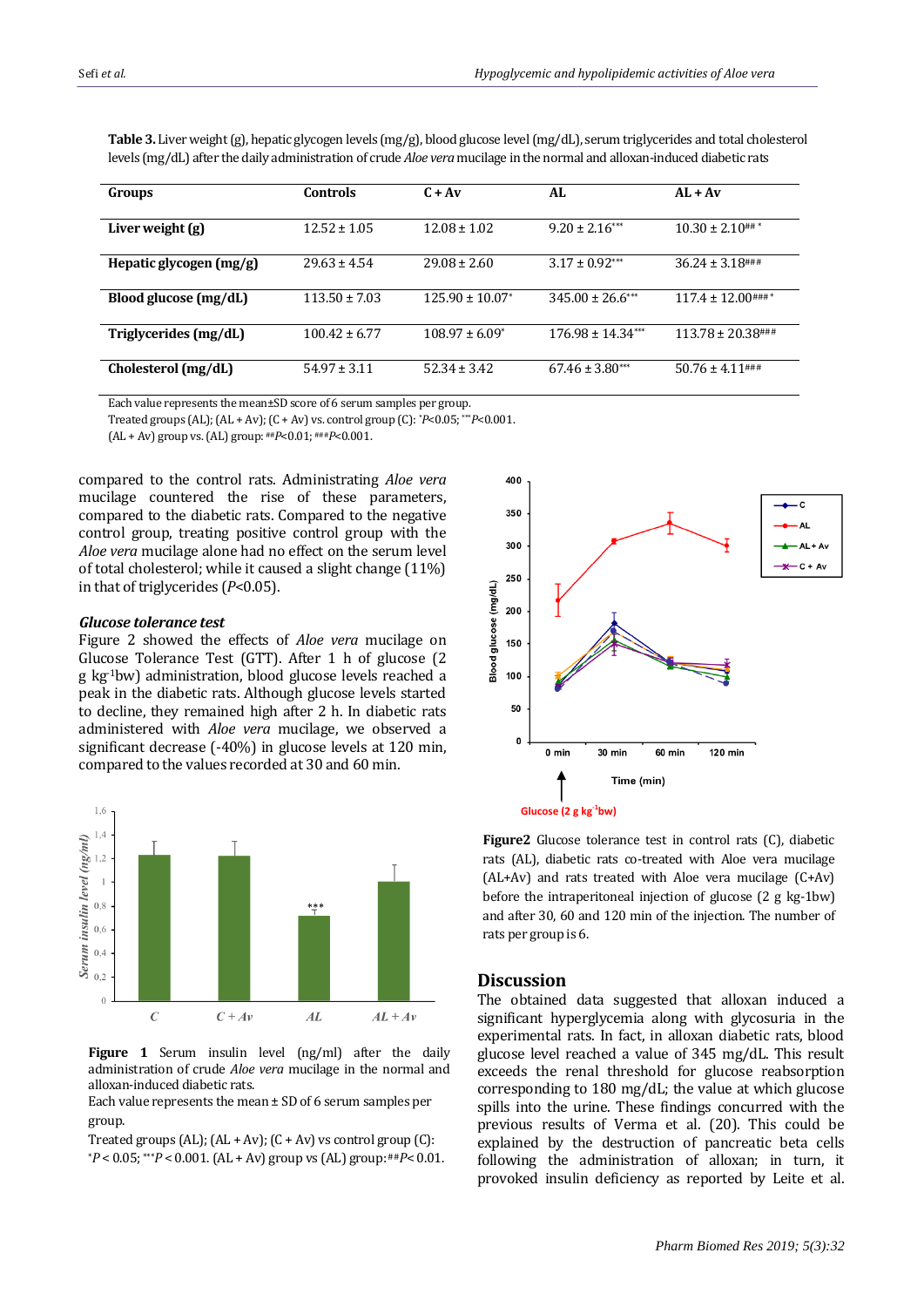(21). Decreased serum insulin levels in alloxan-treated rats in our study supported these findings. Hyperglycemia in DM caused diverse derangements in metabolic and regulatory processes, which increased the osmotic pressure, accordingly. This hyperosmolarity could be detected by hypothalamic osmoreceptors localized in the supraopticnuclei, which discharged ADH, an antidiuretic hormone, causing water retention and thirst sensation. Our data highlighted that alloxan treatment significantly increased daily water consumption accompanied by an important polyuria. The *Aloe vera* mucilage property to decrease the blood glucose level might be due to its bioactive substances, such as polysaccharides and glycoproteins. With hypoglycemic effects, such sibstances consequently potentiate insulin secretion from the few surviving pancreatic beta cells, as described by Hikino et al. (22) and Beppu et al. (23). To our knowledge, the antidiabetic effect of *Aloe vera* mucilage has not been documented. Limited studies have investigated the pulp of *Aloe vera* leaves without gel (24) and the alcoholic extract of *Aloe vera* gel (25). These investigations reported the anti-diabetic effects of this plant. In addition, no effects have been reported in control rats treated with *Aloe vera* mucilage. Our results clearly indicated that *Aloe vera* mucilage exerted its hypoglycemic effect only in a diabetic state. This was observed by stimulating the insulin secretory capacity of the remaining surviving pancreatic beta cells. In other words, insulin levels were increased by 40% in the diabetic rats treated with *Aloe vera* mucilage. We have also demonstrated in our previous study (26) that insulin levels increased by 78% after the administration of *Centaurium erythraea* to diabetic rats.

In the present study, the observed increase in serum glucose levels in alloxan-treated rats was accompanied by reduced liver glycogen content. This could be explained by the stimulation of glycogenolysis and inhibition of glycogenesis in the absence of insulin secretion. The treatment of diabetic rats, for 21 days with *Aloe vera*  mucilage, totally corrected the liver glycogen content. This might be due to the activation of glycogen synthesis in the liver by inhibiting the activity of phosphorylase, the enzyme catalyzing glycogenolysis, and by stimulating the activity of glycogen synthase. Our findings were consistent with those of Rajasekaran et al. (27); they have reported an enhanced hepatic glycogen content following *Aloe vera* gel extract administration to streptozotocininduced diabetic rats. Compared to the negative control group, treating control rats with the *Aloe vera* mucilage revealed no significant change in the liver glycogen content.

Similarly, the lipid status of diabetic rats has been disturbed. We observed an increase in the serum triglycerides and total cholesterol levels in the alloxantreated rats. Such changes could be explained by an increase in lipolysis, following a decrease in insulin secretion. Metabolic derangements, leading to cholesterol and triglycerides accumulation, have been reported in insulin-deficient diabetic patients (28). According to Rodier et al. (29), the disturbed lipid status, following insulin deficiency, could be corrected by administering insulin to diabetic patients. Our study indicated that *Aloe vera* mucilage administered to alloxan diabetic rats significantly reduced serum total cholesterol and triglycerides levels. The lipid-lowering activity of *Aloe vera* might be due to its richness in polysaccharides. In fact, when applied as antilipidemic agents, coating of the abdominal wall has been suggested as a major mechanism of action of gelling polysaccharides. This is because the gelation process retards enzyme mobilization to starch hydrolysis and glucose resorption (30, 31). We injected a saturated glucose solution to different animal groups to test their insulin resistance. In addition, the observed decrease in the blood glucose levels of control rats could be attributed to insulin secretion by beta cells, which activated glycogenesis and inhibited glycogenolysis. However, in alloxan-induced diabetic rats, the blood glucose levels remained high after two hours of saturated glucose solution injection. This might be due to insulin deficiency in diabetic rats. After their treatment with *Aloe vera* mucilage, the elevated blood glucose was progressively corrected after 2 h. These results indicated that the plant mucilage has a hypoglycemic effect, as demonstrated above. This agrees with the findings of Quanhong et al. (32). They performed an investigation on diabetic rats treated with the protein-bound polysaccharides isolated from pumpkins.

# **Conclusion**

The collected results demonstrated that *Aloe vera*  mucilage corrected hyperglycemia and hyperlipidemia in an experimental model of DM due to its richness in polysaccharides and glycoproteins. Therefore, *Aloe vera*  could be employed as an effective antidiabetic agent.

# **Funding**

The present study was supported by the Tunisian Ministry of Higher Education and Scientific Research.

# **Authors' contributions**

Mediha Sefi, Mariem Chaabane, and Najiba Zeghal contributed to the conception and the redaction of the paper. Mediha Sefi performed also the experimental animal study and the different assays. Moez Rafrafi prepared the crude mucilage of *Aloe vera* leaf.

# **Conflict of Interests**

The authors declare no conflicts of interest.

### **References**

- 1. Jenkins DJ, Kendall CW, Augustin LS, Martini MC, Axelsen M, Faukner D, et al. Effect of wheat bran on glycemic control, and risk factor for cardiovascular disease in type 2 diabetes. Diabetes Care 2002; 25:1522-28.
- 2. Hiremath MB, Jali MV. Diabetes. Indian J Sci Technol 2010;3:1106-8.
- 3. Matthaei S, Stumvoll M, Kellerer M, Häring HU. Pathophysiology and pharmacological treatment of insulin resistance. Endocr Rev 2000; 21:585-618.
- 4. Ryan EA, Pick ME, Marceau C. Use of alternative medicines in diabetes mellitus. Diabetic Med 2001; 18:242-5.